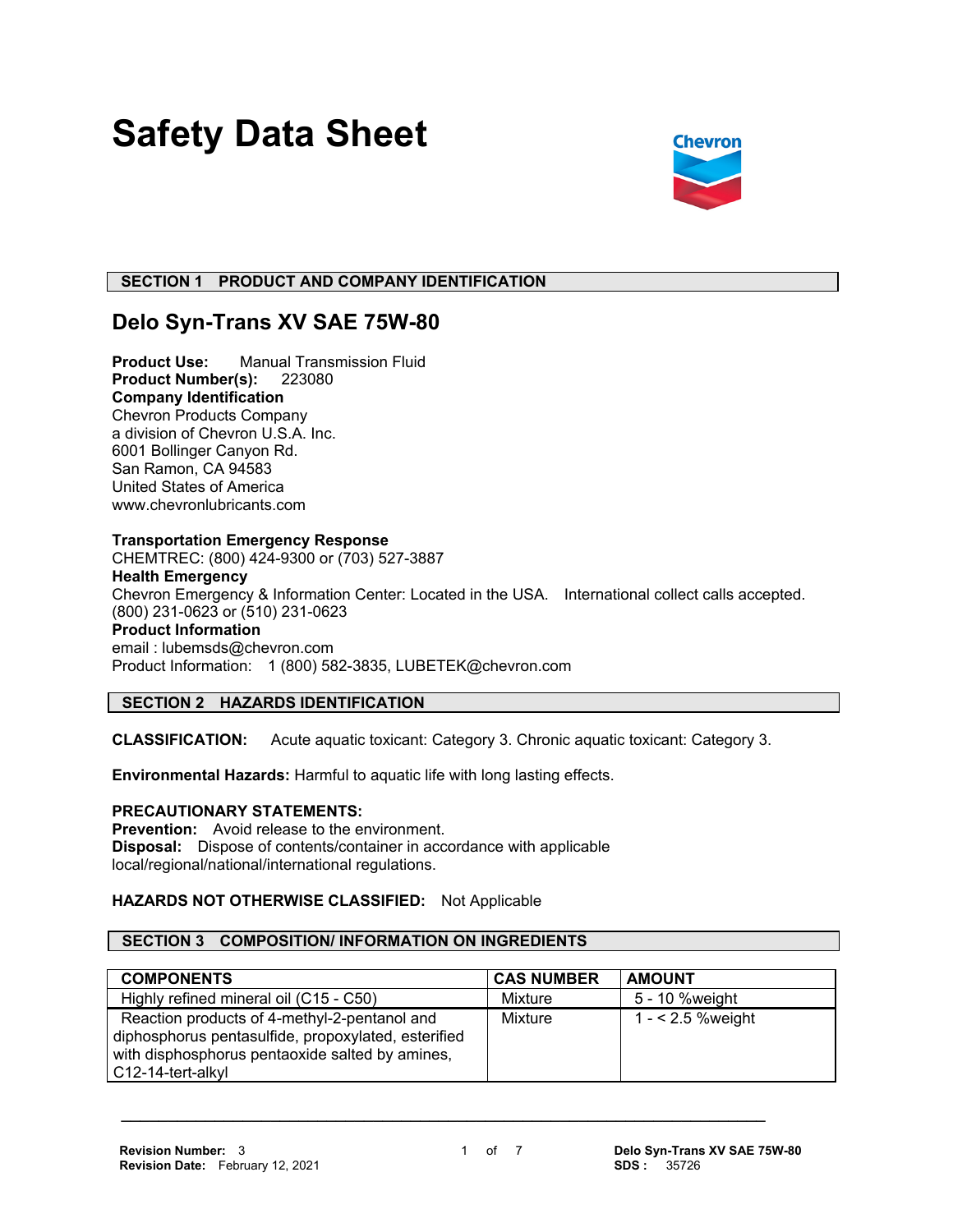## **SECTION 4 FIRST AID MEASURES**

## **Description of first aid measures**

**Eye:** No specific first aid measures are required. As a precaution, remove contact lenses, if worn, and flush eyes with water.

**Skin:** No specific first aid measures are required. As a precaution, remove clothing and shoes if contaminated. To remove the material from skin, use soap and water. Discard contaminated clothing and shoes or thoroughly clean before reuse.

**Ingestion:** No specific first aid measures are required. Do not induce vomiting. As a precaution, get medical advice.

**Inhalation:** No specific first aid measures are required. If exposed to excessive levels of material in the air, move the exposed person to fresh air. Get medical attention if coughing or respiratory discomfort occurs.

## **Most important symptoms and effects, both acute and delayed IMMEDIATE HEALTH EFFECTS**

**Eye:** Not expected to cause prolonged or significant eye irritation.

**Skin:** Contact with the skin is not expected to cause prolonged or significant irritation. Contact with the skin is not expected to cause an allergic skin response. Not expected to be harmful to internal organs if absorbed through the skin.

**Ingestion:** Not expected to be harmful if swallowed.

**Inhalation:** Not expected to be harmful if inhaled. Contains a synthetic hydrocarbon oil. May cause respiratory irritation or other pulmonary effects following prolonged or repeated inhalation of oil mist at airborne levels above the recommended mineral oil mist exposure limit. Contains a petroleum-based mineral oil. May cause respiratory irritation or other pulmonary effects following prolonged or repeated inhalation of oil mist at airborne levels above the recommended mineral oil mist exposure limit. Symptoms of respiratory irritation may include coughing and difficulty breathing.

## **DELAYED OR OTHER HEALTH EFFECTS:** Not classified

**Indication of any immediate medical attention and special treatment needed** Not Applicable

## **SECTION 5 FIRE FIGHTING MEASURES**

**EXTINGUISHING MEDIA:** Use water fog, foam, dry chemical or carbon dioxide (CO2) to extinguish flames.

## **PROTECTION OF FIRE FIGHTERS:**

**Fire Fighting Instructions:** This material will burn although it is not easily ignited. See Section 7 for proper handling and storage. For fires involving this material, do not enter any enclosed or confined fire space without proper protective equipment, including self-contained breathing apparatus. **Combustion Products:** Highly dependent on combustion conditions. A complex mixture of airborne solids, liquids, and gases including carbon monoxide, carbon dioxide, and unidentified organic compounds will be evolved when this material undergoes combustion. Combustion may form oxides of: Phosphorus, Nitrogen, Sulfur.

## **SECTION 6 ACCIDENTAL RELEASE MEASURES**

**Protective Measures:** Eliminate all sources of ignition in vicinity of spilled material.

**Spill Management:** Stop the source of the release if you can do it without risk. Contain release to prevent further contamination of soil, surface water or groundwater. Clean up spill as soon as possible, observing precautions in Exposure Controls/Personal Protection. Use appropriate techniques such as applying non-combustible absorbent materials or pumping. Where feasible and appropriate, remove contaminated soil. Place contaminated materials in disposable containers and dispose of in a manner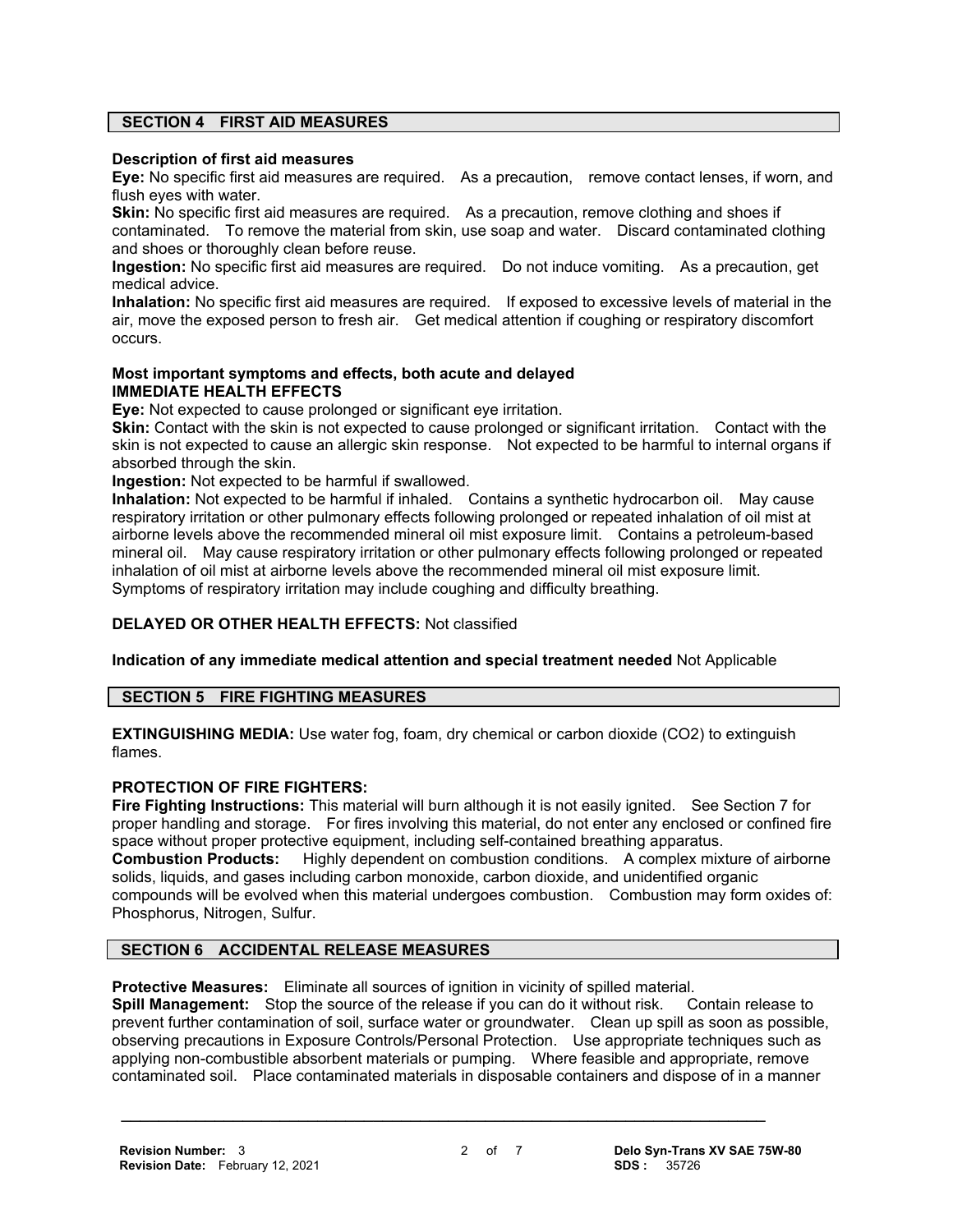consistent with applicable regulations.

**Reporting:** Report spills to local authorities and/or the U.S. Coast Guard's National Response Center at (800) 424-8802 as appropriate or required.

## **SECTION 7 HANDLING AND STORAGE**

**General Handling Information:** Avoid contaminating soil or releasing this material into sewage and drainage systems and bodies of water.

**Static Hazard:** Electrostatic charge may accumulate and create a hazardous condition when handling this material. To minimize this hazard, bonding and grounding may be necessary but may not, by themselves, be sufficient. Review all operations which have the potential of generating and accumulating an electrostatic charge and/or a flammable atmosphere (including tank and container filling, splash filling, tank cleaning, sampling, gauging, switch loading, filtering, mixing, agitation, and vacuum truck operations) and use appropriate mitigating procedures.

## **SECTION 8 EXPOSURE CONTROLS/PERSONAL PROTECTION**

## **GENERAL CONSIDERATIONS:**

Consider the potential hazards of this material (see Section 2), applicable exposure limits, job activities, and other substances in the work place when designing engineering controls and selecting personal protective equipment. If engineering controls or work practices are not adequate to prevent exposure to harmful levels of this material, the personal protective equipment listed below is recommended. The user should read and understand all instructions and limitations supplied with the equipment since protection is usually provided for a limited time or under certain circumstances.

## **ENGINEERING CONTROLS:**

Use in a well-ventilated area.

## **PERSONAL PROTECTIVE EQUIPMENT**

**Eye/Face Protection:** No special eye protection is normally required. Where splashing is possible, wear safety glasses with side shields as a good safety practice.

**Skin Protection:** No special protective clothing is normally required. Where splashing is possible, select protective clothing depending on operations conducted, physical requirements and other substances in the workplace. Suggested materials for protective gloves include: Chlorinated Polyethylene (or Chlorosulfonated Polyethylene), Nitrile Rubber, Viton.

**Respiratory Protection:** No respiratory protection is normally required.

If user operations generate an oil mist, determine if airborne concentrations are below the occupational exposure limit for mineral oil mist. If not, wear an approved respirator that provides adequate protection from the measured concentrations of this material. For air-purifying respirators use a particulate cartridge.

Use a positive pressure air-supplying respirator in circumstances where air-purifying respirators may not provide adequate protection.

| ******************************              |              |       |                  |                   |                          |                 |  |
|---------------------------------------------|--------------|-------|------------------|-------------------|--------------------------|-----------------|--|
| <b>Component</b>                            | Agency       | Form  | <b>TWA</b>       | <b>STEL</b>       | Ceilina                  | <b>Notation</b> |  |
| Highly refined mineral oil<br>$(C15 - C50)$ | <b>ACGIH</b> | $- -$ | $5 \text{ mg/m}$ | $10 \text{ mg/m}$ | $\overline{\phantom{a}}$ | $- -$           |  |
| Highly refined mineral oil<br>$(C15 - C50)$ | OSHA Z-1     | $- -$ | $5 \text{ mg/m}$ | $- -$             | --                       | --              |  |

## **Occupational Exposure Limits:**

Consult local authorities for appropriate values.

## **SECTION 9 PHYSICAL AND CHEMICAL PROPERTIES**

**Attention: the data below are typical values and do not constitute a specification.**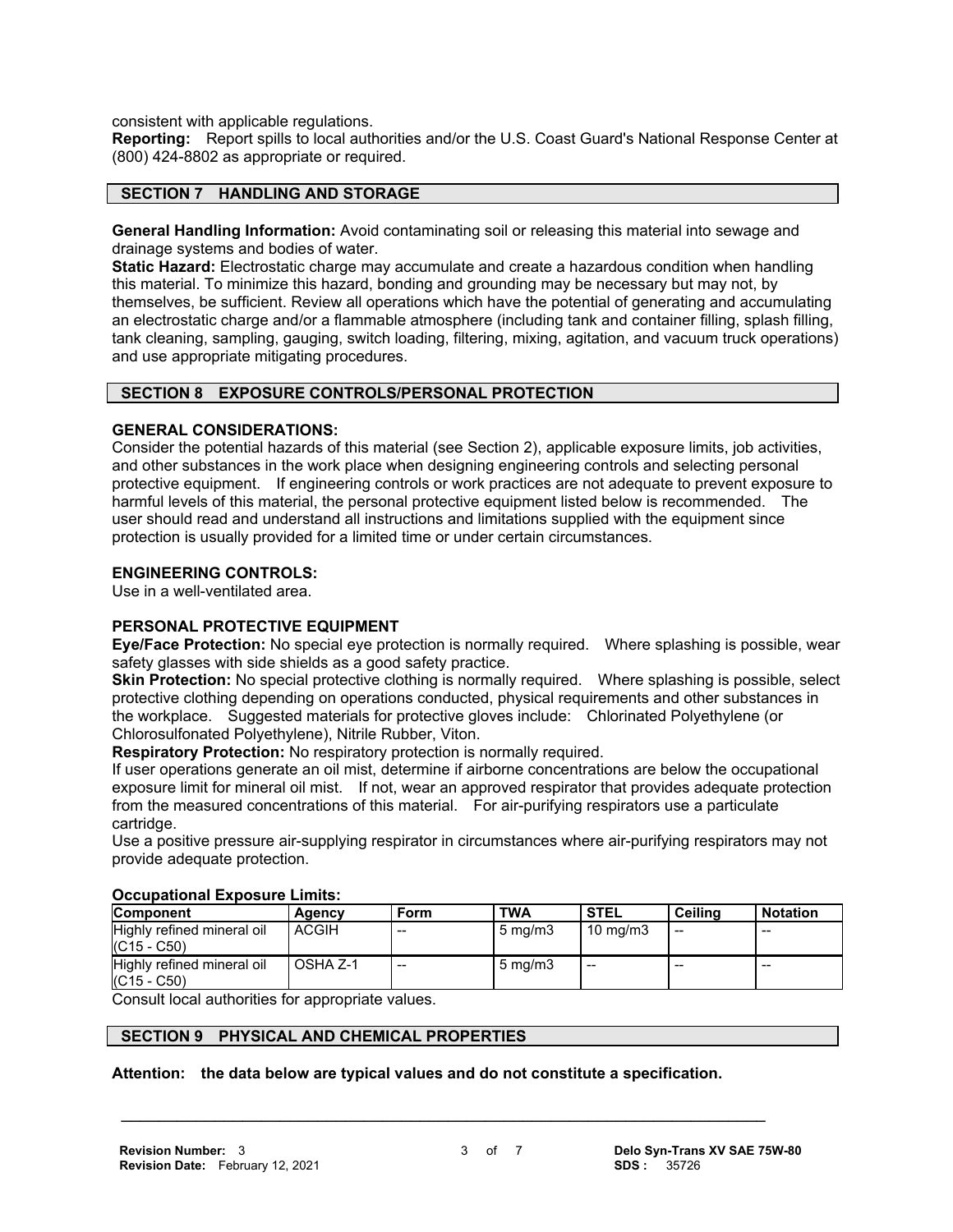**Color:** Brown to yellow **Physical State:** Liquid **Odor:** Hydrocarbon odor **Odor Threshold:** No data available **pH:** No data available **Vapor Pressure:** No data available **Vapor Density (Air = 1):** No data available **Initial Boiling Point:** No data available **Solubility:** Soluble in hydrocarbon solvents; insoluble in water.<br>**Freezing Point:** No data available **Freezing Point: Melting Point:** No data available **Specific Gravity:** 0.8470 @ 15.6°C (60.1°F) (Typical) **Density:** 0.85 kg/l @ 15°C (59°F) (Typical)<br>**Viscosity:** 54 mm2/s @ 40°C (104°F) (Typi **Viscosity:** 54 mm2/s @ 40°C (104°F) (Typical) **Evaporation Rate:** No data available **Decomposition temperature:** No data available **Octanol/Water Partition Coefficient:** No data available

**FLAMMABLE PROPERTIES: Flammability (solid, gas):** Not Applicable

**Flashpoint:** (Cleveland Open Cup) 200 °C (392 °F) (Minimum)<br>**Autoignition:** No data available **Autoignition:** No data available **Flammability (Explosive) Limits (% by volume in air):** Lower: No data available Upper: No data available

## **SECTION 10 STABILITY AND REACTIVITY**

**Reactivity:** May react with strong acids or strong oxidizing agents, such as chlorates, nitrates, peroxides, etc.

**Chemical Stability:** This material is considered stable under normal ambient and anticipated storage and handling conditions of temperature and pressure.

**Incompatibility With Other Materials:** Not applicable

Hazardous Decomposition Products: None known (None expected)

**Hazardous Polymerization:** Hazardous polymerization will not occur.

## **SECTION 11 TOXICOLOGICAL INFORMATION**

**Information on toxicological effects**

**Serious Eye Damage/Irritation:** The eye irritation hazard is based on evaluation of data for product components.

**Skin Corrosion/Irritation:** The skin irritation hazard is based on evaluation of data for product components.

**Skin Sensitization:** The skin sensitization hazard is based on evaluation of data for product components.

**Acute Dermal Toxicity:** The acute dermal toxicity hazard is based on evaluation of data for product components.

**Acute Oral Toxicity:** The acute oral toxicity hazard is based on evaluation of data for product components.

 **\_\_\_\_\_\_\_\_\_\_\_\_\_\_\_\_\_\_\_\_\_\_\_\_\_\_\_\_\_\_\_\_\_\_\_\_\_\_\_\_\_\_\_\_\_\_\_\_\_\_\_\_\_\_\_\_\_\_\_\_\_\_\_\_\_\_\_\_\_**

**Acute Inhalation Toxicity:** The acute inhalation toxicity hazard is based on evaluation of data for product components.

**Acute Toxicity Estimate:** Not Determined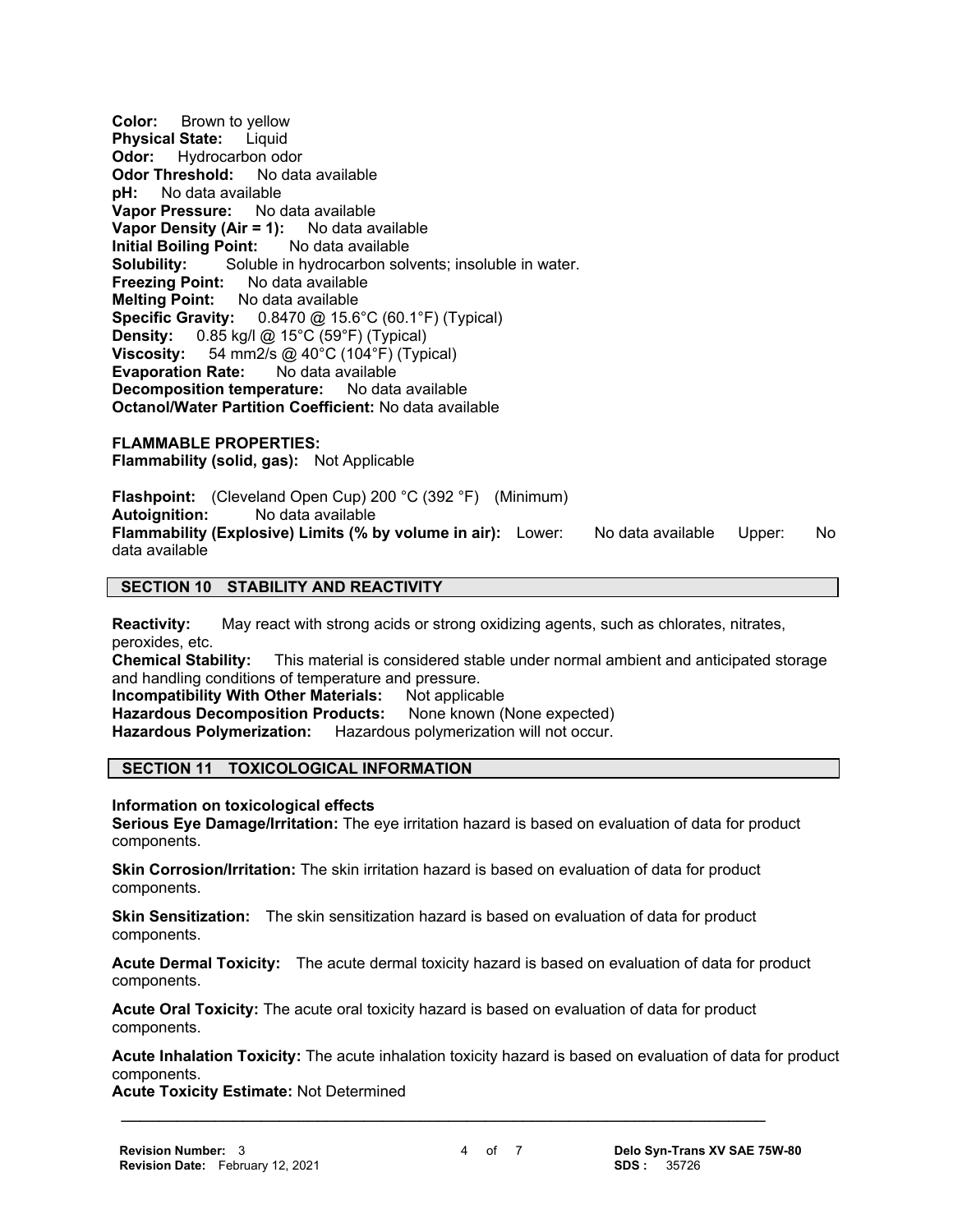**Germ Cell Mutagenicity:** The hazard evaluation is based on data for components or a similar material.

**Carcinogenicity:** The hazard evaluation is based on data for components or a similar material.

**Reproductive Toxicity:** The hazard evaluation is based on data for components or a similar material.

**Specific Target Organ Toxicity - Single Exposure:** The hazard evaluation is based on data for components or a similar material.

**Specific Target Organ Toxicity - Repeated Exposure:** The hazard evaluation is based on data for components or a similar material.

## **ADDITIONAL TOXICOLOGY INFORMATION:**

 This product contains petroleum base oils which may be refined by various processes including severe solvent extraction, severe hydrocracking, or severe hydrotreating. None of the oils requires a cancer warning under the OSHA Hazard Communication Standard (29 CFR 1910.1200). These oils have not been listed in the National Toxicology Program (NTP) Annual Report nor have they been classified by the International Agency for Research on Cancer (IARC) as; carcinogenic to humans (Group 1), probably carcinogenic to humans (Group 2A), or possibly carcinogenic to humans (Group 2B).

 These oils have not been classified by the American Conference of Governmental Industrial Hygienists (ACGIH) as: confirmed human carcinogen (A1), suspected human carcinogen (A2), or confirmed animal carcinogen with unknown relevance to humans (A3).

## **SECTION 12 ECOLOGICAL INFORMATION**

## **ECOTOXICITY**

This material is expected to be harmful to aquatic organisms and may cause long-term adverse effects in the aquatic environment.

The product has not been tested. The statement has been derived from the properties of the individual components.

## **MOBILITY**

No data available.

## **PERSISTENCE AND DEGRADABILITY**

This material is not expected to be readily biodegradable. The product has not been tested. The statement has been derived from the properties of the individual components.

## **POTENTIAL TO BIOACCUMULATE**

Bioconcentration Factor: No data available. Octanol/Water Partition Coefficient: No data available

## **SECTION 13 DISPOSAL CONSIDERATIONS**

Use material for its intended purpose or recycle if possible. Oil collection services are available for used oil recycling or disposal. Place contaminated materials in containers and dispose of in a manner consistent with applicable regulations. Contact your sales representative or local environmental or health authorities for approved disposal or recycling methods.

## **SECTION 14 TRANSPORT INFORMATION**

The description shown may not apply to all shipping situations. Consult 49CFR, or appropriate Dangerous Goods Regulations, for additional description requirements (e.g., technical name) and mode-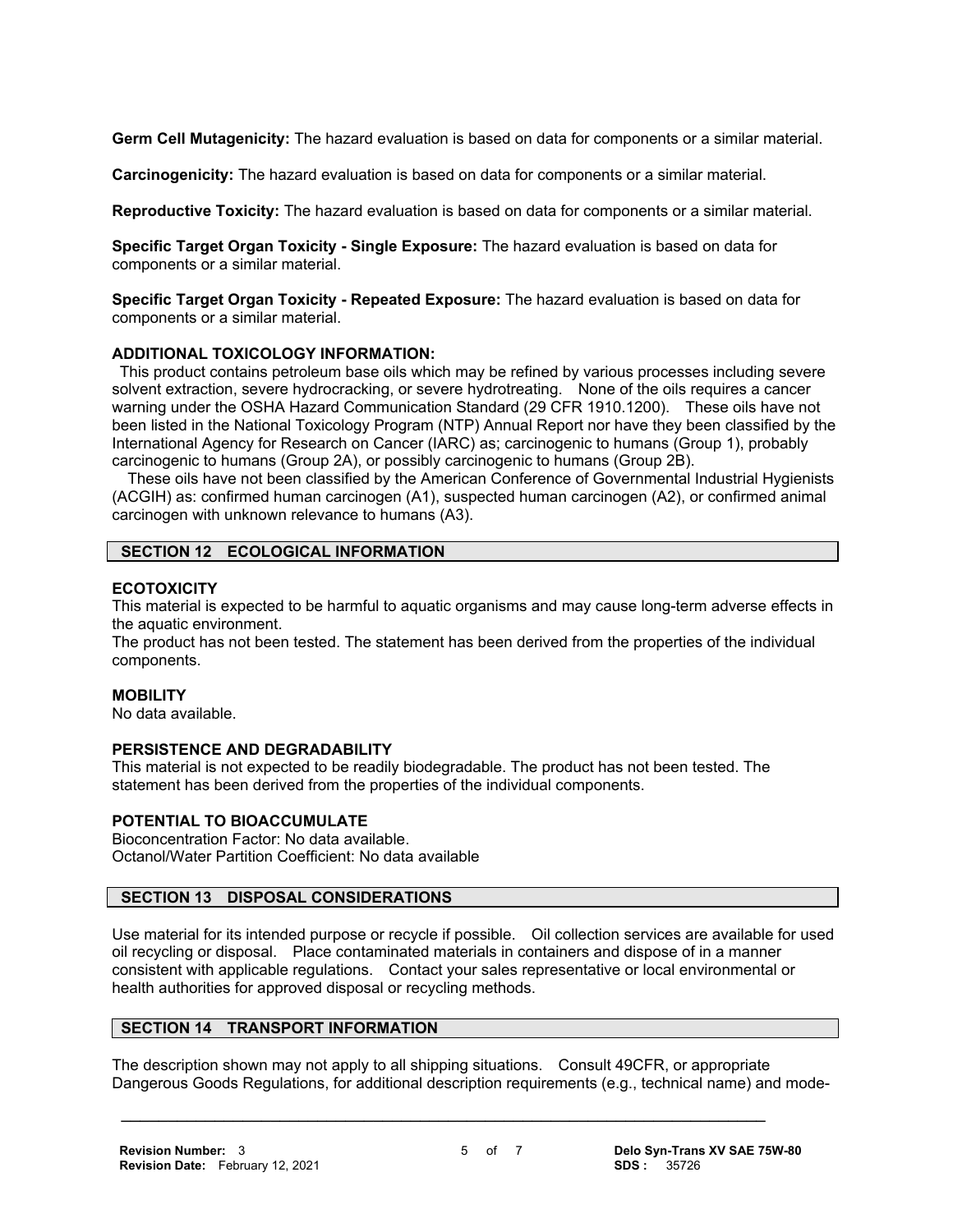specific or quantity-specific shipping requirements.

**DOT Shipping Description:** NOT REGULATED AS HAZARDOUS MATERIAL UNDER 49 CFR

**IMO/IMDG Shipping Description:** NOT REGULATED AS DANGEROUS GOODS FOR TRANSPORT UNDER THE IMDG CODE

**ICAO/IATA Shipping Description:** NOT REGULATED AS DANGEROUS GOODS FOR TRANSPORT UNDER ICAO

**Transport in bulk according to Annex II of MARPOL 73/78 and the IBC code:** Not applicable

## **SECTION 15 REGULATORY INFORMATION**

**EPCRA 311/312 CATEGORIES:** Not applicable

#### **REGULATORY LISTS SEARCHED:**

| 01-1=IARC Group 1   | 03=EPCRA 313         |
|---------------------|----------------------|
| 01-2A=IARC Group 2A | 04=CA Proposition 65 |
| 01-2B=IARC Group 2B | 05=MA RTK            |
| 02=NTP Carcinogen   | 06=NJ RTK            |
|                     | 07=PA RTK            |

No components of this material were found on the regulatory lists above.

#### **CHEMICAL INVENTORIES:**

All components comply with the following chemical inventory requirements: AIIC (Australia), DSL (Canada), ENCS (Japan), IECSC (China), KECI (Korea), NZIoC (New Zealand), PICCS (Philippines), TSCA (United States).

#### **NEW JERSEY RTK CLASSIFICATION:**

Under the New Jersey Right-to-Know Act L. 1983 Chapter 315 N.J.S.A. 34:5A-1 et. seq., the product is to be identified as follows: PETROLEUM OIL (Gear oil)

**NFPA RATINGS:** Health: 0 Flammability: 1 Reactivity: 0

HMIS RATINGS: Health: 0 Flammability: 1 Reactivity: 0 (0-Least, 1-Slight, 2-Moderate, 3-High, 4-Extreme, PPE:- Personal Protection Equipment Index recommendation, \*- Chronic Effect Indicator). These values are obtained using the guidelines or published evaluations prepared by the National Fire Protection Association (NFPA) or the National Paint and Coating Association (for HMIS ratings).

**REVISION STATEMENT:** SECTION 01 - Product Use information was modified. SECTION 03 - Composition information was modified. SECTION 04 - Immediate Health Effects - Inhalation information was modified. SECTION 09 - Physical/Chemical Properties information was modified. SECTION 15 - Chemical Inventories information was modified.

 **\_\_\_\_\_\_\_\_\_\_\_\_\_\_\_\_\_\_\_\_\_\_\_\_\_\_\_\_\_\_\_\_\_\_\_\_\_\_\_\_\_\_\_\_\_\_\_\_\_\_\_\_\_\_\_\_\_\_\_\_\_\_\_\_\_\_\_\_\_**

**Revision Date:** February 12, 2021

## **ABBREVIATIONS THAT MAY HAVE BEEN USED IN THIS DOCUMENT:**